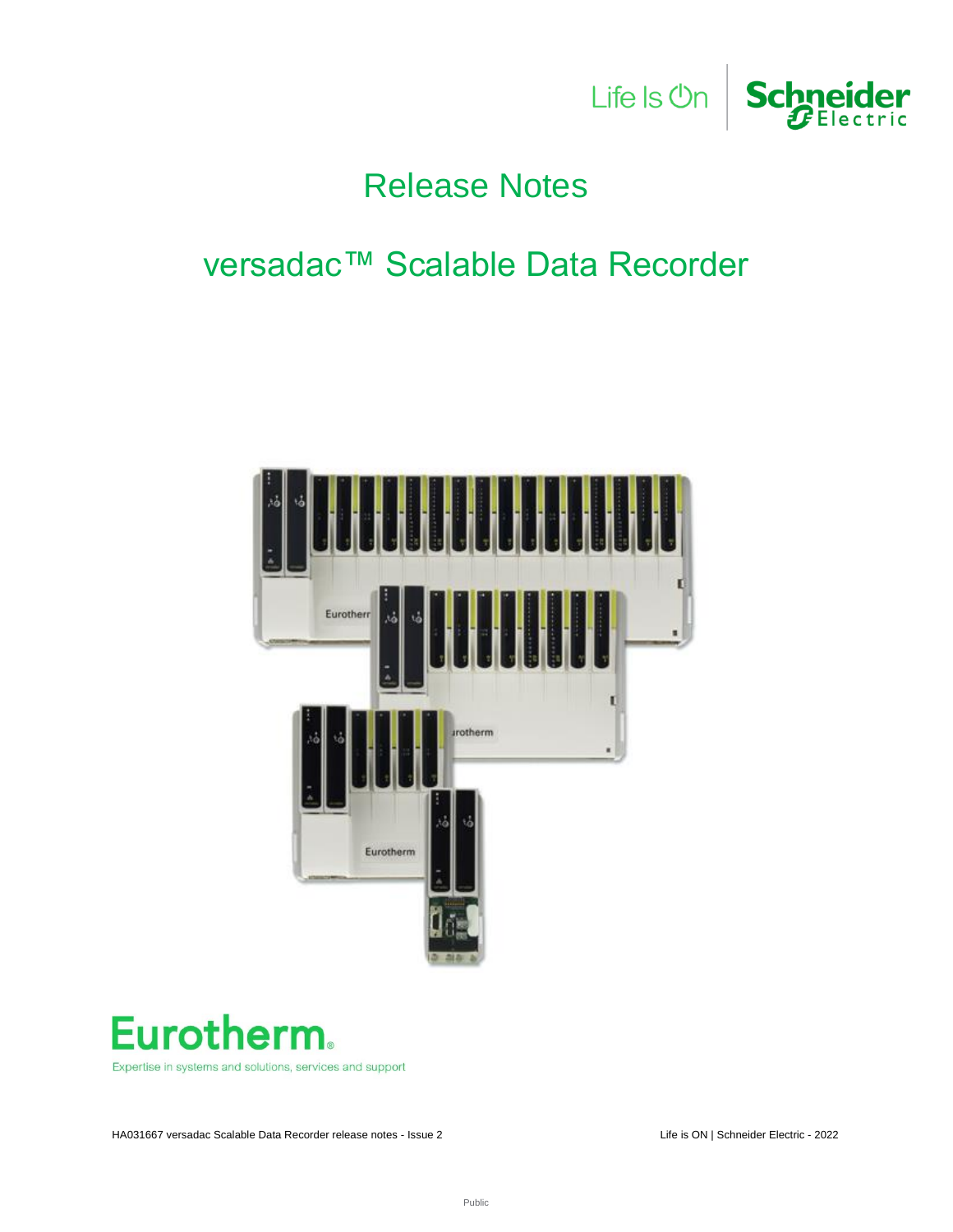# Legal Information

All rights are strictly reserved. No part of this document may be reproduced, modified, or transmitted in any form by any means, nor may it be stored in a retrieval system other than for the purpose to act as an aid in operating the equipment to which the document relates, without prior written permission of Eurotherm by Schneider Electric.

Eurotherm, the Eurotherm by Schneider Electric logo, Chessell, EurothermSuite, Mini8, Eycon, EPower, EPack nanodac, piccolo, versadac, Foxboro, and Wonderware are trademarks of Schneider Electric, its subsidiaries and affiliates. All other brands may be trademarks of their respective owners.

Eurotherm Limited pursues a policy of continuous development and product improvement. The specifications in this document may therefore be changed without notice. The information in this document is given in good faith, but is intended for guidance only. Eurotherm Limited will accept no responsibility for any losses arising from errors in this document.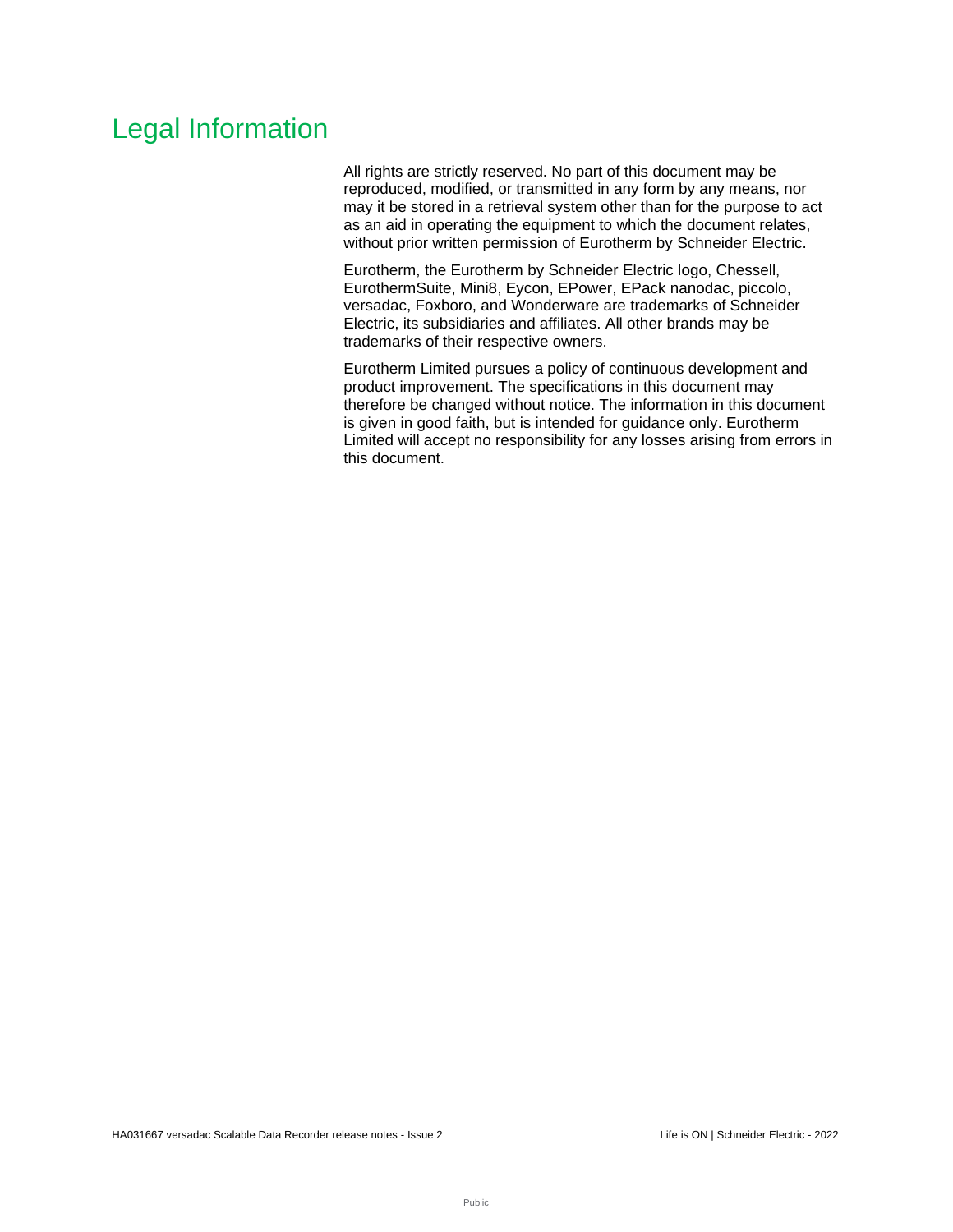# **Contents**

| $1 \quad$ |  |
|-----------|--|
| 1.1       |  |
| 1.2       |  |
| 1.3       |  |
| 1.4       |  |
| 1.5       |  |
| 1.6       |  |
|           |  |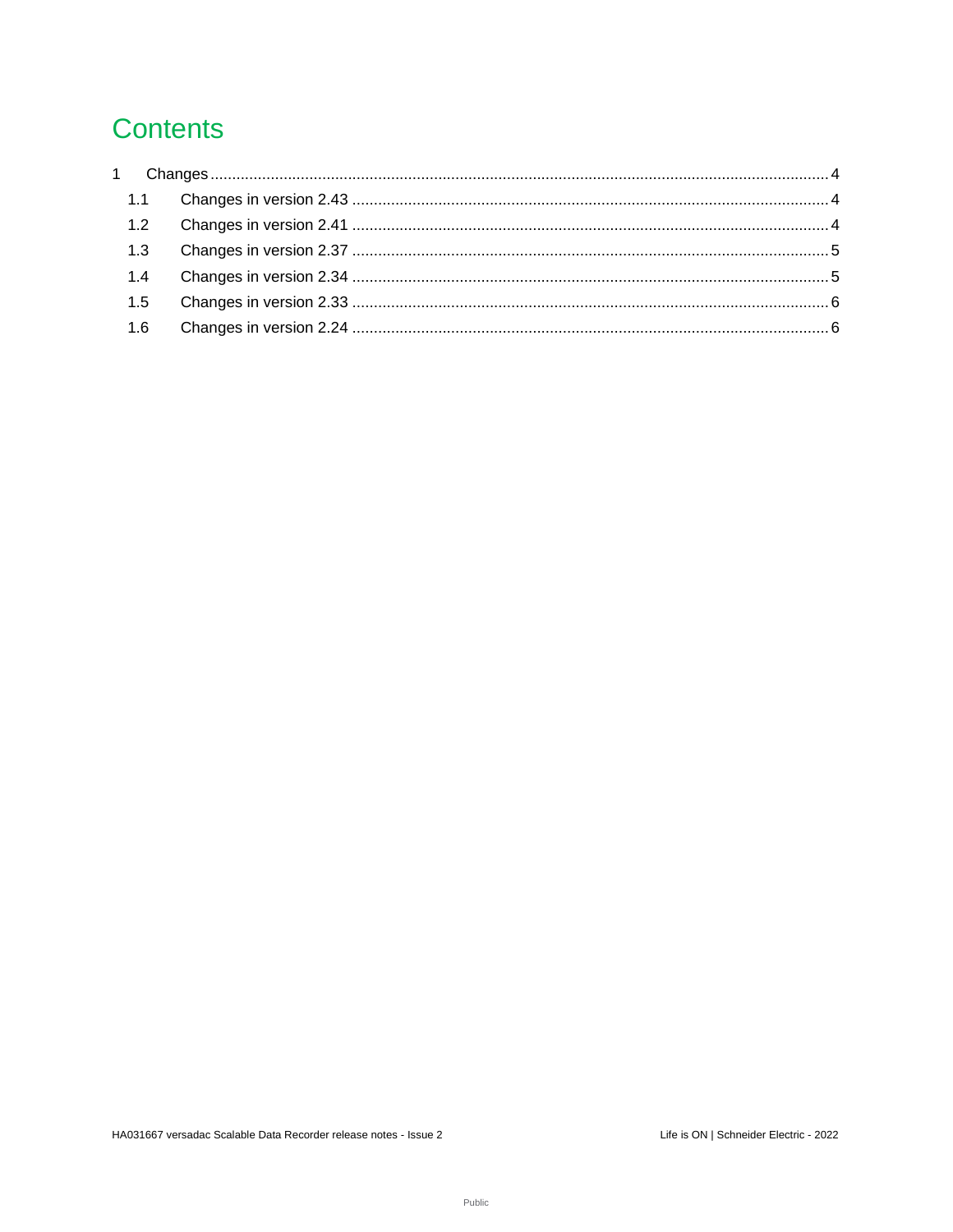# <span id="page-3-0"></span>1 Changes

## <span id="page-3-1"></span>1.1 Changes in version 2.43

#### **Release Date**: May 2022

#### **New Features**:

Maintenance release only.

#### **Security Updates**:

| $- - -$<br>icket | <b>IIIII</b> dIV                                                                          |  |
|------------------|-------------------------------------------------------------------------------------------|--|
| 70<br>∼          | -28895<br>:VF-20<br>198.<br>חרחר<br><u> ገ20-35 .</u><br>⊢- – ⁄≀<br>.<br>∠∪∠⊽<br>ັ<br>.u . |  |

#### **Items Resolved**:

| <b>Ticket</b> | Summary                                           |
|---------------|---------------------------------------------------|
| VERSA-24      | Cross-site scripting improvements                 |
| VERSA-42      | SSL certificate improved for host names           |
| VERSA-53      | Web server copyright updated                      |
| VERSA-62      | Cookie without HttpOnly flag resolved             |
| EXT-5729      | Update to OpenSSL 1.0.2 to provide TLS1.2 support |

### <span id="page-3-2"></span>1.2 Changes in version 2.41

#### **Release Date**: September 2020

#### **New Features**:

All units will be supplied with revision V2.41. Units with either serial or Ethernet communications enabled, will power up with restricted communications.

After initial setup and enabling of the communications port (serial or Ethernet), the versadac Scalable Data Recorder will illuminate the "Error" LED, requiring the user to configure the password for the Engineer via iTools Engineering Studio V9.84. Note: This action only needs to be performed the first-time communications is enabled. Once set, the unit will operate as normal.

#### **Security Updates**:

| Ticket  | Summary                                                                    |
|---------|----------------------------------------------------------------------------|
| VERSA-9 | Operating System upgraded to fix URGENT/11 IPNet vulnerabilities, refer to |
|         | CVE-2019-12256, CVE-2019-12263, CVE-2019-12261, CVE-2019-12257,            |
|         | CVE-2019-12258, CVE-2019-12262, CVE-2019-12264, CVE-2019-12259             |

#### **Items Resolved**:

| Ticket   | Summary                                                                                   |
|----------|-------------------------------------------------------------------------------------------|
| VERSA-6  | Resolved clone file rendering instrument unusable                                         |
| VERSA-11 | Addressed retaining of graphical wiring comments                                          |
| VERSA-13 | Logging out from the web server now recorded within the Audit trail                       |
| VERSA-14 | Addressed issue with archiving task                                                       |
| VERSA-32 | Updated certificate presented by the webserver when trying to connect via<br><b>HTTPS</b> |
| VERSA-34 | Resolved missing sender IP address in the initial message when using DHCP                 |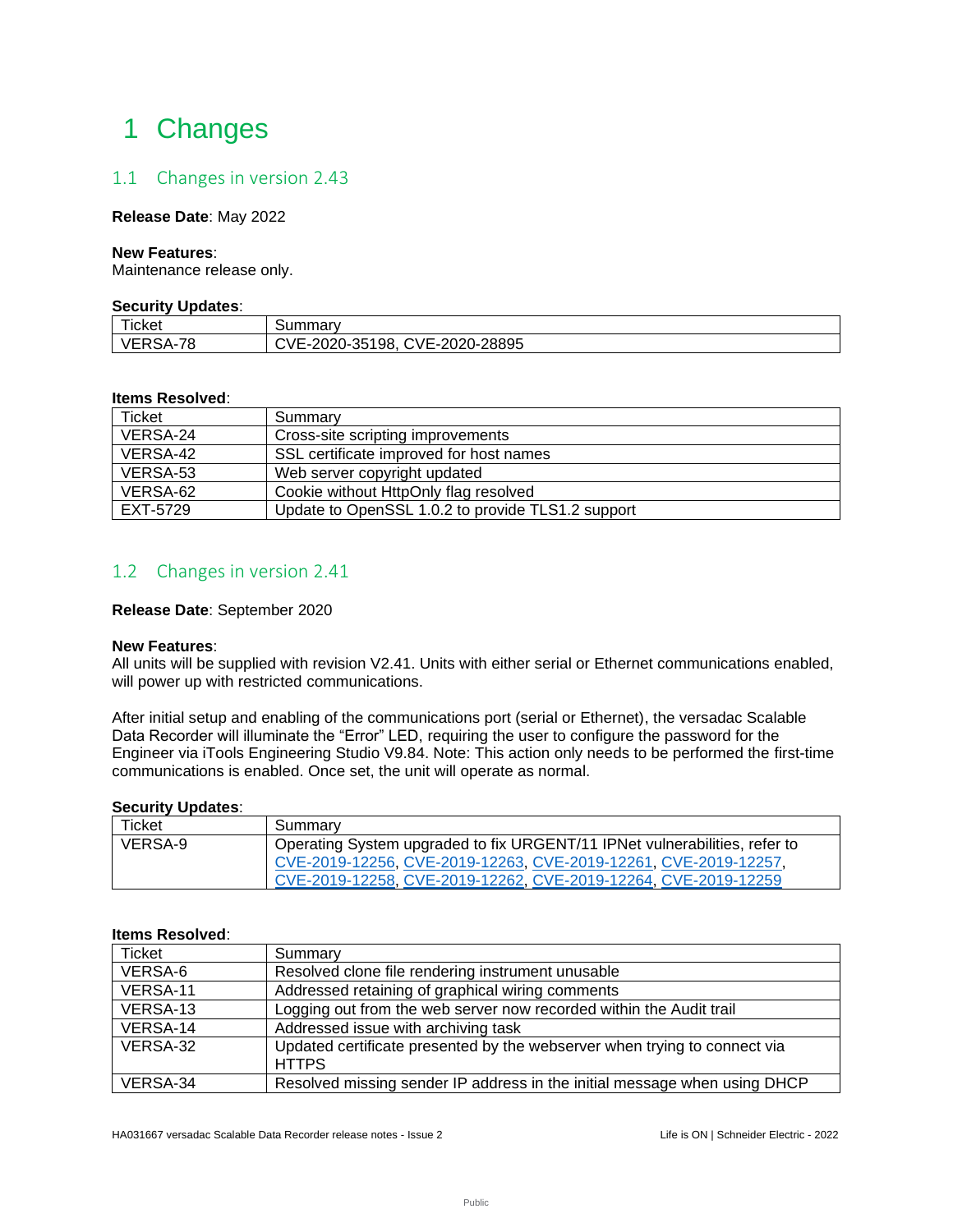## <span id="page-4-0"></span>1.3 Changes in version 2.37

### **Release Date**: June 2019

**New Features**: Maintenance release only

**Security Updates**: None in this release

#### **Items Resolved**:

| Ticket                   | Summary                                                              |
|--------------------------|----------------------------------------------------------------------|
| Controller/recorder#2971 | Correct missing Batch stop records in audit trail                    |
| Controller/recorder#3490 | Resolved versadac/Security Manager/EuroMBus issue where Security     |
|                          | Config Version was not being updated                                 |
| Controller/recorder#2972 | Corrected versadac web server not supporting signing and authorizing |
| Controller/recorder#3492 | Changed versadac web server logo to Eurotherm by Schneider Electric  |
| Controller/recorder#3494 | Updated versadac web server legal information                        |
| Boardsupport#358         | Provided additional support for new flash devices                    |

## <span id="page-4-1"></span>1.4 Changes in version 2.34

**Release Date**: July 2016

**New Features**: Maintenance release only

### **Security Updates**:

| <b>Ticket</b>             | Summary                                                       |  |
|---------------------------|---------------------------------------------------------------|--|
| Controller/recorder#3071  | Resolved VU#243585 FREAK vulnerability (SSL/TLS) on versadac, |  |
|                           | CVE-2015-0204                                                 |  |
| Controller/recorder#3098  | Moved away from SHA-1 for SSL certification                   |  |
| Controller /recorder#3132 | Disabled SSL3 for versadac web server                         |  |

**Items Resolved**: Security updates only in this release